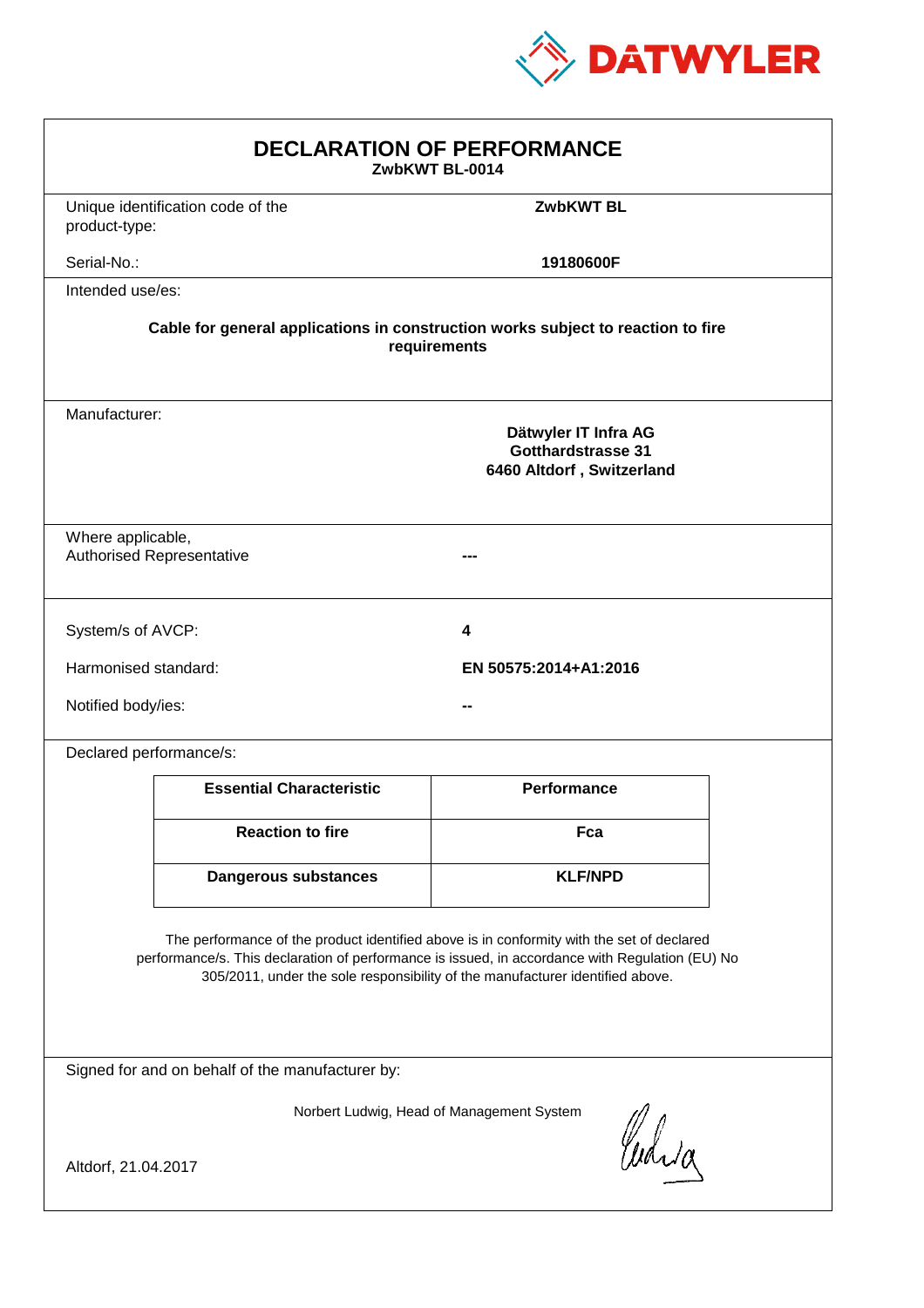

| LEISTUNGSERKLÄRUNG<br>ZwbKWT BL-0014                                                                                                                                                                                                                       |                                             |                                                                                |  |  |
|------------------------------------------------------------------------------------------------------------------------------------------------------------------------------------------------------------------------------------------------------------|---------------------------------------------|--------------------------------------------------------------------------------|--|--|
|                                                                                                                                                                                                                                                            | Eindeutiger Kenncode des Produkttyps:       | <b>ZwbKWT BL</b>                                                               |  |  |
| Serien-Nr.:                                                                                                                                                                                                                                                |                                             | 19180600F                                                                      |  |  |
| Verwendungszweck(e):                                                                                                                                                                                                                                       |                                             |                                                                                |  |  |
| Kabel/Leitung für allgemeine Anwendungen in Bauwerken in Bezug auf die<br>Anforderungen an das Brandverhalten                                                                                                                                              |                                             |                                                                                |  |  |
| Hersteller:                                                                                                                                                                                                                                                |                                             | Dätwyler IT Infra AG<br><b>Gotthardstrasse 31</b><br>6460 Altdorf, Switzerland |  |  |
|                                                                                                                                                                                                                                                            | Wo anwendbar, Bevollmächtigter:             |                                                                                |  |  |
| Leistungsbeständigkeit:                                                                                                                                                                                                                                    | System(e) zur Bewertung und Überprüfung der | 4                                                                              |  |  |
| Harmonisierte Norm:<br>EN 50575:2014+A1:2016                                                                                                                                                                                                               |                                             |                                                                                |  |  |
| Notifizierte Stelle(n):                                                                                                                                                                                                                                    |                                             |                                                                                |  |  |
| Erklärte Leistung(en):                                                                                                                                                                                                                                     |                                             |                                                                                |  |  |
|                                                                                                                                                                                                                                                            | <b>Wesentliche Merkmale</b>                 | Leistung                                                                       |  |  |
|                                                                                                                                                                                                                                                            | <b>Brandverhalten</b>                       | Fca                                                                            |  |  |
|                                                                                                                                                                                                                                                            | Gefährliche Stoffe                          | <b>KLF/NPD</b>                                                                 |  |  |
| Die Leistung des vorstehenden Produkts entspricht der erklärten Leistung/den erklärten<br>Leistungen. Für die Erstellung der Leistungserklärung im Einklang mit der Verordnung (EU) Nr.<br>305/2011 ist allein der obengenannte Hersteller verantwortlich. |                                             |                                                                                |  |  |
| Unterzeichnet für den Hersteller und im Namen des Herstellers von:                                                                                                                                                                                         |                                             |                                                                                |  |  |
| Norbert Ludwig, Head of Management System<br>Curia<br>Altdorf, 21.04.2017                                                                                                                                                                                  |                                             |                                                                                |  |  |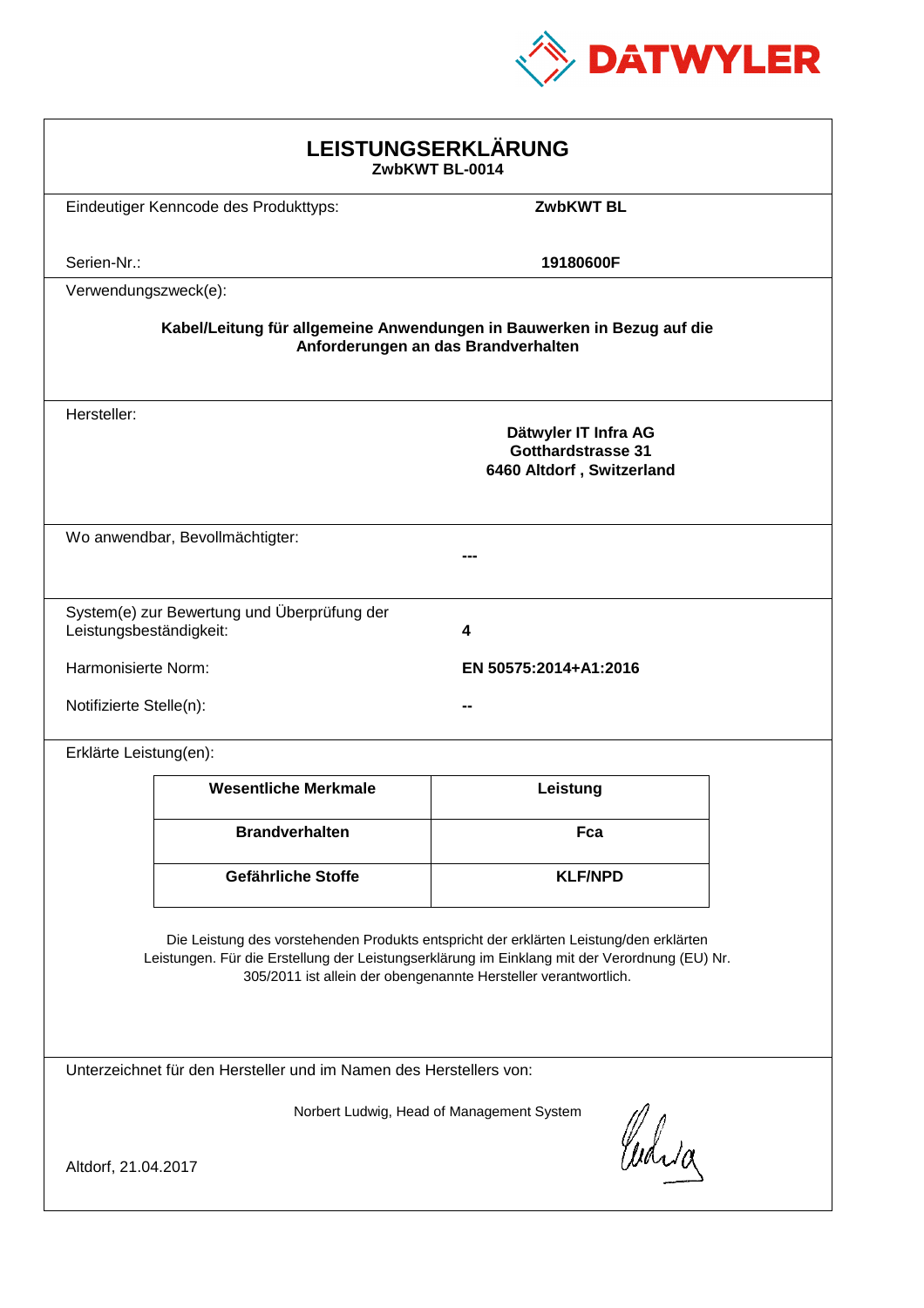

| <b>PRESTATIEVERKLARING</b><br>ZwbKWT BL-0014                                                                                                                                                                                                                                |                                                                         |                                                                                |  |  |
|-----------------------------------------------------------------------------------------------------------------------------------------------------------------------------------------------------------------------------------------------------------------------------|-------------------------------------------------------------------------|--------------------------------------------------------------------------------|--|--|
| producttype:                                                                                                                                                                                                                                                                | Unieke identificatiecode van het                                        | <b>ZwbKWT BL</b>                                                               |  |  |
| Serienr.:                                                                                                                                                                                                                                                                   |                                                                         | 19180600F                                                                      |  |  |
| Beoogd(e) gebruik(en):                                                                                                                                                                                                                                                      |                                                                         |                                                                                |  |  |
| Kabels voor algemene toepassingen in bouwwerken die onder<br>voorschriften inzake materiaalgedrag bij brand vallen                                                                                                                                                          |                                                                         |                                                                                |  |  |
| Fabrikant:                                                                                                                                                                                                                                                                  |                                                                         | Dätwyler IT Infra AG<br><b>Gotthardstrasse 31</b><br>6460 Altdorf, Switzerland |  |  |
| indien van toepassing, Gemachtigde:                                                                                                                                                                                                                                         |                                                                         |                                                                                |  |  |
| prestatiebestendigheid:<br>Geharmoniseerde norm:<br>Aangemelde instantie(s):                                                                                                                                                                                                | Het systeem of de systemen voor de<br>beoordeling en verificatie van de | 4<br>EN 50575:2014+A1:2016                                                     |  |  |
| Aangegeven prestatie(s)                                                                                                                                                                                                                                                     |                                                                         |                                                                                |  |  |
|                                                                                                                                                                                                                                                                             | Essentiële kenmerken                                                    | <b>Prestatie</b>                                                               |  |  |
|                                                                                                                                                                                                                                                                             | <b>Brandreactie</b>                                                     | Fca                                                                            |  |  |
|                                                                                                                                                                                                                                                                             | Gevaarlijke stoffen                                                     | <b>KLF/NPD</b>                                                                 |  |  |
| De prestaties van het hierboven omschreven product zijn conform de aangegeven prestaties. Deze<br>prestatieverklaring wordt in overeenstemming met Verordening (EU) nr. 305/2011 onder de exclusieve<br>verantwoordelijkheid van de hierboven vermelde fabrikant verstrekt. |                                                                         |                                                                                |  |  |
| Ondertekend voor en namens de fabrikant door:                                                                                                                                                                                                                               |                                                                         |                                                                                |  |  |
| Norbert Ludwig, Head of Management System<br>Curia<br>Altdorf, 21.04.2017                                                                                                                                                                                                   |                                                                         |                                                                                |  |  |
|                                                                                                                                                                                                                                                                             |                                                                         |                                                                                |  |  |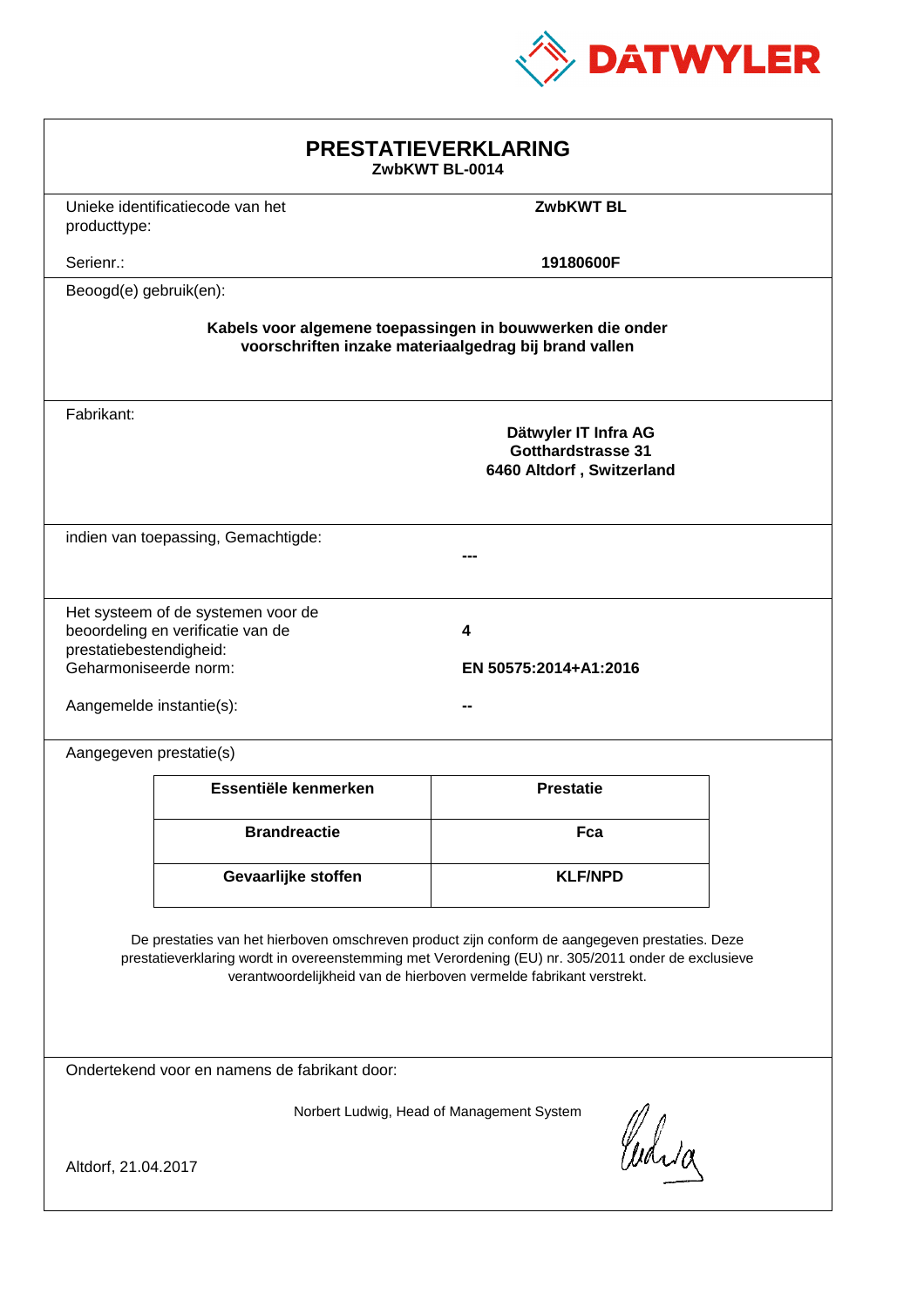

| DÉCLARATION DES PERFORMANCES<br>ZwbKWT BL-0014                 |                                                                   |                                                                                                                                                                                                                                                                  |  |
|----------------------------------------------------------------|-------------------------------------------------------------------|------------------------------------------------------------------------------------------------------------------------------------------------------------------------------------------------------------------------------------------------------------------|--|
| produit type:                                                  | Code d'identification unique du                                   | <b>ZwbKWT BL</b>                                                                                                                                                                                                                                                 |  |
| Numéro de série:                                               |                                                                   | 19180600F                                                                                                                                                                                                                                                        |  |
| Usage(s) prévu(s):                                             |                                                                   |                                                                                                                                                                                                                                                                  |  |
|                                                                |                                                                   | Câble pour applications générales dans les ouvrages de construction soumis<br>aux exigences de réaction au feu                                                                                                                                                   |  |
| Fabricant:                                                     |                                                                   | Dätwyler IT Infra AG<br><b>Gotthardstrasse 31</b><br>6460 Altdorf, Switzerland                                                                                                                                                                                   |  |
|                                                                | Le cas échéant, Mandataire                                        |                                                                                                                                                                                                                                                                  |  |
| performances:<br>Norme harmonisée:<br>Organisme(s) notifié(s): | Système(s) d'évaluation et de<br>vérification de la constance des | 4<br>EN 50575:2014+A1:2016                                                                                                                                                                                                                                       |  |
|                                                                | Performance(s) déclarée(s):                                       |                                                                                                                                                                                                                                                                  |  |
|                                                                | Caractéristique essentielle                                       | Performance                                                                                                                                                                                                                                                      |  |
|                                                                | <b>Réaction au feu</b>                                            | Fca                                                                                                                                                                                                                                                              |  |
|                                                                | <b>Substances dangereuses</b>                                     | <b>KLF/NPD</b>                                                                                                                                                                                                                                                   |  |
|                                                                |                                                                   | Les performances du produit identifié ci-dessus sont conformes aux performances déclarées.<br>Conformément au règlement (UE) no 305/2011, la présente déclaration des performances est<br>établie sous la seule responsabilité du fabricant mentionné ci-dessus. |  |
|                                                                | Signé pour le fabricant et en son nom par:                        |                                                                                                                                                                                                                                                                  |  |
| Altdorf, 21.04.2017                                            |                                                                   | Norbert Ludwig, Head of Management System<br>Curia                                                                                                                                                                                                               |  |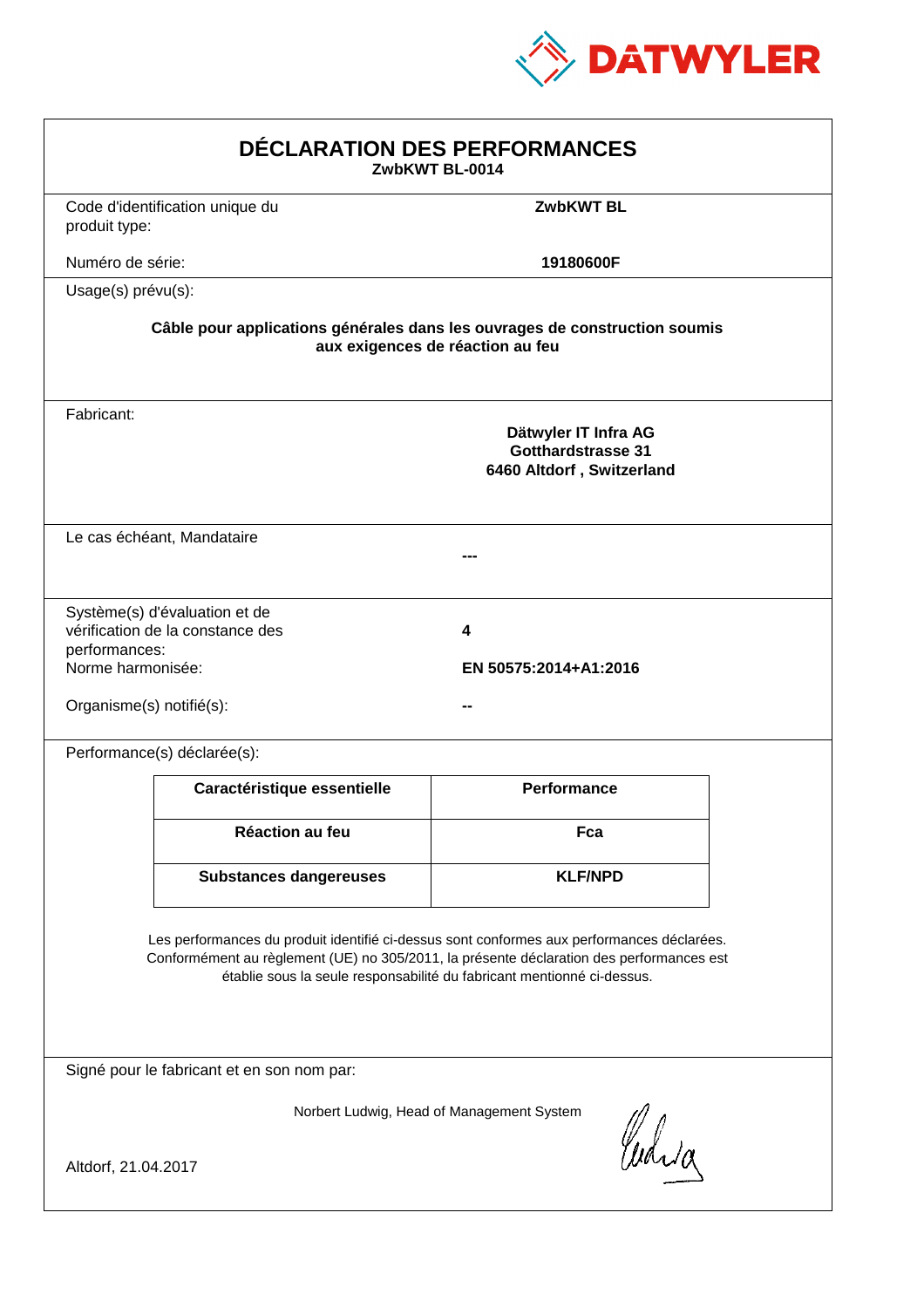

| <b>DECLARACIÓN DE PRESTACIONES</b><br>ZwbKWT BL-0014                                                                                                                                                                                                                                           |                                                                                                        |                            |  |  |  |
|------------------------------------------------------------------------------------------------------------------------------------------------------------------------------------------------------------------------------------------------------------------------------------------------|--------------------------------------------------------------------------------------------------------|----------------------------|--|--|--|
| producto tipo:                                                                                                                                                                                                                                                                                 | Código de identificación única del                                                                     | <b>ZwbKWT BL</b>           |  |  |  |
| Número de serie:                                                                                                                                                                                                                                                                               |                                                                                                        | 19180600F                  |  |  |  |
| Usos previstos:                                                                                                                                                                                                                                                                                |                                                                                                        |                            |  |  |  |
|                                                                                                                                                                                                                                                                                                | Cable sujeto a requisitos de reacción al fuego para aplicaciones generales en obras<br>de construcción |                            |  |  |  |
| Fabricante:                                                                                                                                                                                                                                                                                    | Dätwyler IT Infra AG<br><b>Gotthardstrasse 31</b><br>6460 Altdorf, Switzerland                         |                            |  |  |  |
|                                                                                                                                                                                                                                                                                                | En su caso, Representante autorizado:                                                                  |                            |  |  |  |
| (EVCP):<br>Norma armonizada:<br>Organismos notificados:                                                                                                                                                                                                                                        | Sistemas de evaluación y verificación<br>de la constancia de las prestaciones                          | 4<br>EN 50575:2014+A1:2016 |  |  |  |
|                                                                                                                                                                                                                                                                                                | Prestaciones declaradas:                                                                               |                            |  |  |  |
|                                                                                                                                                                                                                                                                                                | Característica esencial                                                                                | <b>Prestaciones</b>        |  |  |  |
|                                                                                                                                                                                                                                                                                                | Reacción al fuego                                                                                      | Fca                        |  |  |  |
|                                                                                                                                                                                                                                                                                                | <b>Sustancias peligrosas</b>                                                                           | <b>KLF/NPD</b>             |  |  |  |
| Las prestaciones del producto identificado anteriormente son conformes con el conjunto de<br>prestaciones declaradas. La presente declaración de prestaciones se emite, de conformidad con<br>el Reglamento (UE) nº 305/2011, bajo la sola responsabilidad del fabricante arriba identificado. |                                                                                                        |                            |  |  |  |
| Firmado por y en nombre del fabricante por:                                                                                                                                                                                                                                                    |                                                                                                        |                            |  |  |  |
| Norbert Ludwig, Head of Management System<br>Curia<br>Altdorf, 21.04.2017                                                                                                                                                                                                                      |                                                                                                        |                            |  |  |  |